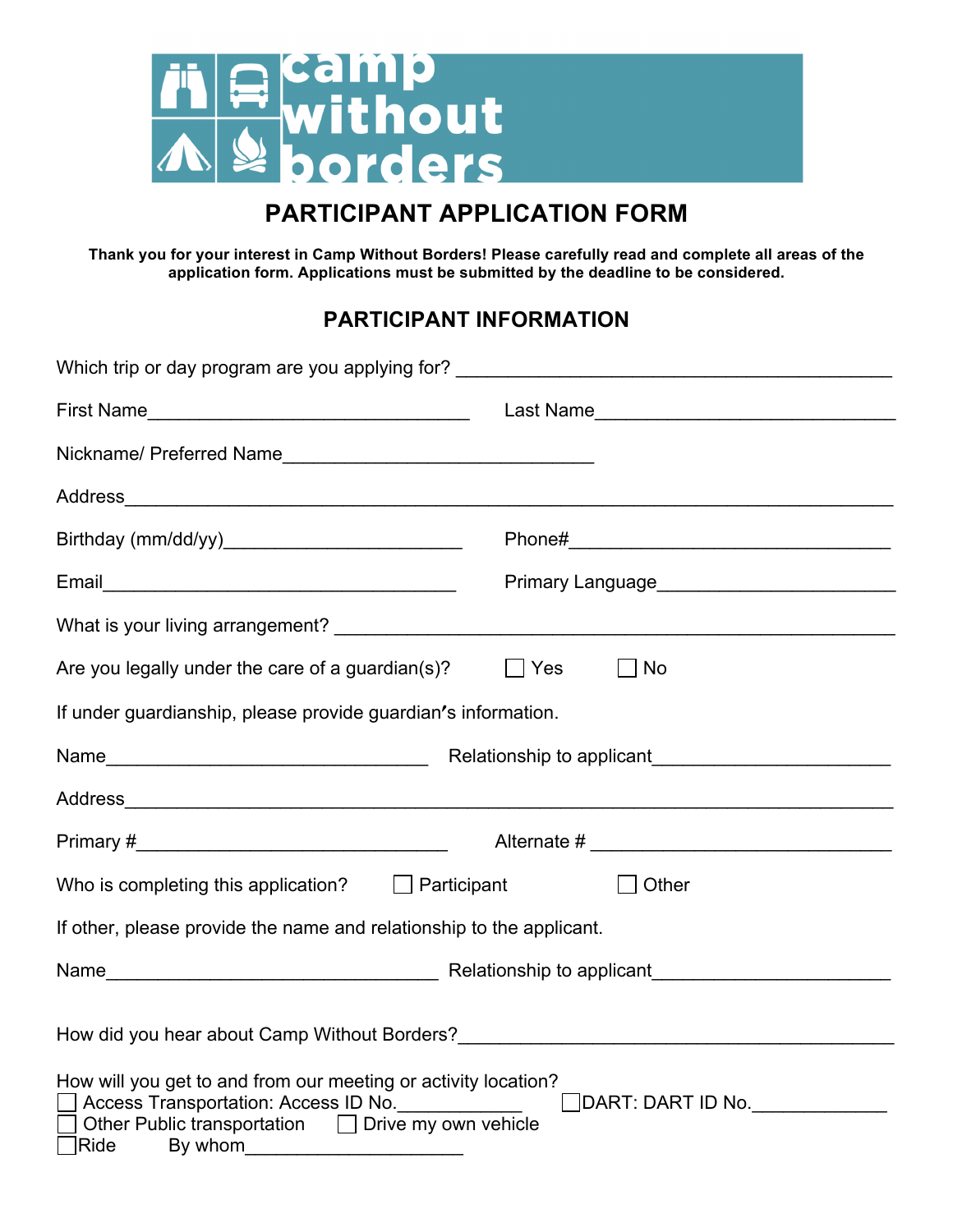#### **EMERGENCY CONTACT**

**Please provide TWO individuals (other than the guardian listed above), Needs of the Community Society via Camp Without Borders may contact or turn the participant over to, in case of an emergency.** 

| Name               | Relationship to applicant<br><u>Letter and the substitute of the substitute of the substitute of the substitute</u> of the substitute of the substitute of the substitute of the substitute of the substitute of the substitute of th |  |
|--------------------|---------------------------------------------------------------------------------------------------------------------------------------------------------------------------------------------------------------------------------------|--|
|                    |                                                                                                                                                                                                                                       |  |
| Name               | Relationship to applicant<br><u>Letter and the substitute of the substitute of the substitute of the substitute</u> of the substitute of the substitute of the substitute of the substitute of the substitute of the substitute of th |  |
|                    |                                                                                                                                                                                                                                       |  |
|                    | <b>MEDICAL INFORMATION</b>                                                                                                                                                                                                            |  |
|                    | Primary Physician Manuscription of Phone # Phone # Phone # Phone # Phone # 2012                                                                                                                                                       |  |
|                    |                                                                                                                                                                                                                                       |  |
|                    |                                                                                                                                                                                                                                       |  |
|                    |                                                                                                                                                                                                                                       |  |
| Insurance Provider | Insurance #                                                                                                                                                                                                                           |  |

## **TREATMENT RECORD**

|                 | Most recent date | Reason | # Of visits<br>the past 12<br>months |
|-----------------|------------------|--------|--------------------------------------|
| Doctor          |                  |        |                                      |
| Emergency       |                  |        |                                      |
| Hospitalization |                  |        |                                      |
| Surgery         |                  |        |                                      |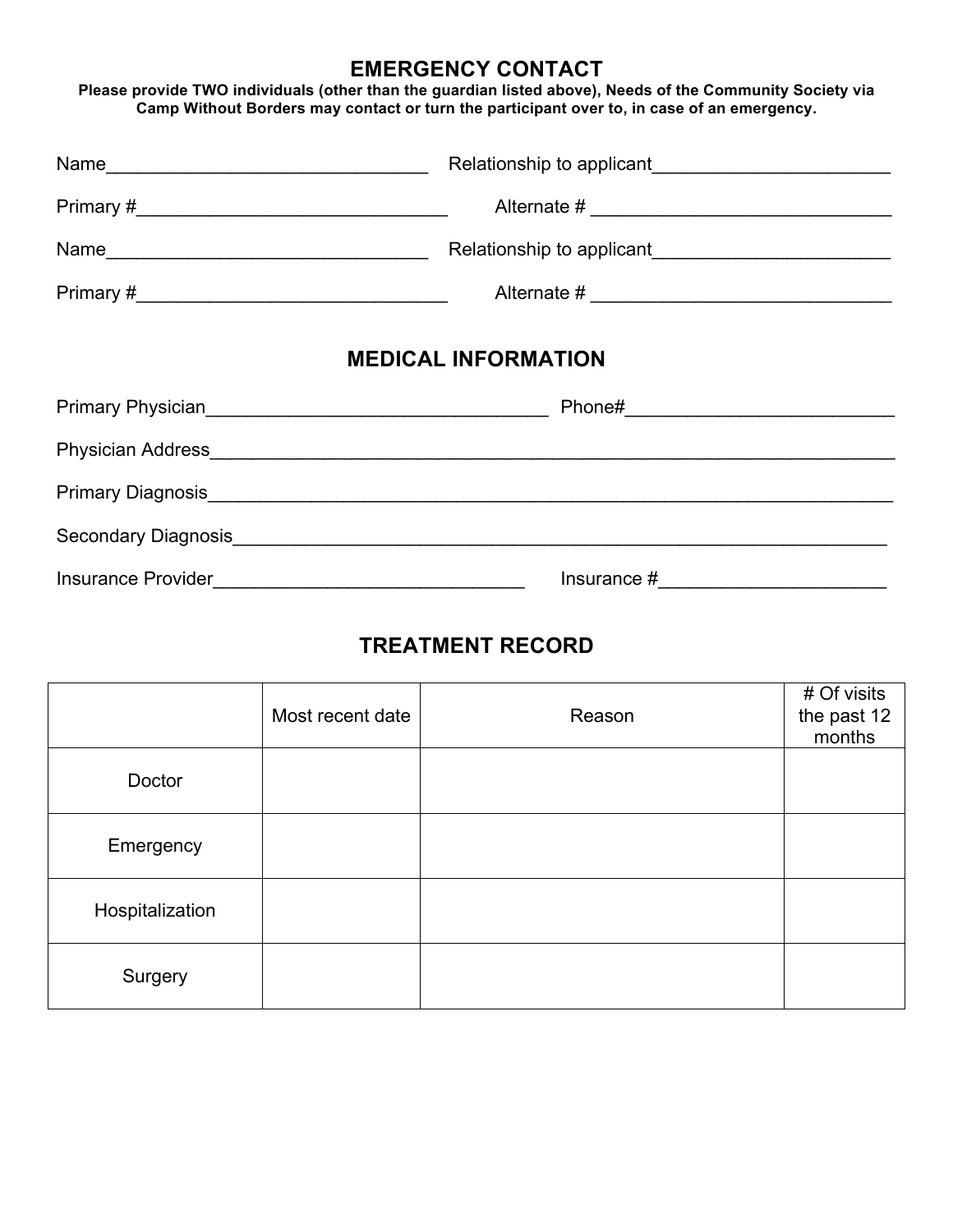### **GENERAL MEDICAL HISTORY**

**Please check all of the applicable medical conditions.** 

| <b>ADD/ADHD</b><br>Appendicitis<br>Asthma<br>Severity:<br><b>Mild</b>                                                                                                                                                            | Moderate<br>Do you require an inhaler? Ves                                                                                              | Severe<br>้∣No                                                               | Hay Fever/ Seasonal allergies<br><b>Heart condition</b><br>Hepatitis<br>Hypertension                    |  |  |
|----------------------------------------------------------------------------------------------------------------------------------------------------------------------------------------------------------------------------------|-----------------------------------------------------------------------------------------------------------------------------------------|------------------------------------------------------------------------------|---------------------------------------------------------------------------------------------------------|--|--|
| Anxiety<br><b>Bronchitis</b><br>Car/ Motion Sickness<br>Constipation<br>Chicken pox<br><b>Diabetes</b><br>Ear infections<br>Eczema/Rash<br>Epilepsy<br><b>Frequent Colds</b><br>Fainting<br>Other condition(s)<br>Please specify |                                                                                                                                         | <b>Measles</b><br><b>Mumps</b><br>Seizure                                    | Immunodeficiency<br>Kidney or Urinary Tract Infections<br><b>Headaches/ Migraines</b><br>German measles |  |  |
|                                                                                                                                                                                                                                  |                                                                                                                                         | <b>ANATOMY/ DEVICES</b><br>Please check all the applicable anatomy/ devices. |                                                                                                         |  |  |
| Wheelchair<br>Splint/ Brace<br>Contacts<br>J-pouch<br>Ostomy                                                                                                                                                                     | Crutches/ Cane<br>Walker<br><b>Artificial limb</b><br><b>Glasses</b><br><b>CPAP</b><br>Insulin pump<br>G-Tube<br>Oxygen<br>Feeding tube |                                                                              |                                                                                                         |  |  |
| <b>ALLERGIES</b><br><b>NONE</b>                                                                                                                                                                                                  |                                                                                                                                         |                                                                              |                                                                                                         |  |  |
|                                                                                                                                                                                                                                  | ITEM(S)                                                                                                                                 | <b>TYPICAL</b><br><b>REACTION</b>                                            | <b>TREATMENT</b>                                                                                        |  |  |
| <b>MEDICATION</b>                                                                                                                                                                                                                |                                                                                                                                         |                                                                              |                                                                                                         |  |  |
|                                                                                                                                                                                                                                  |                                                                                                                                         |                                                                              |                                                                                                         |  |  |

FOOD OTHER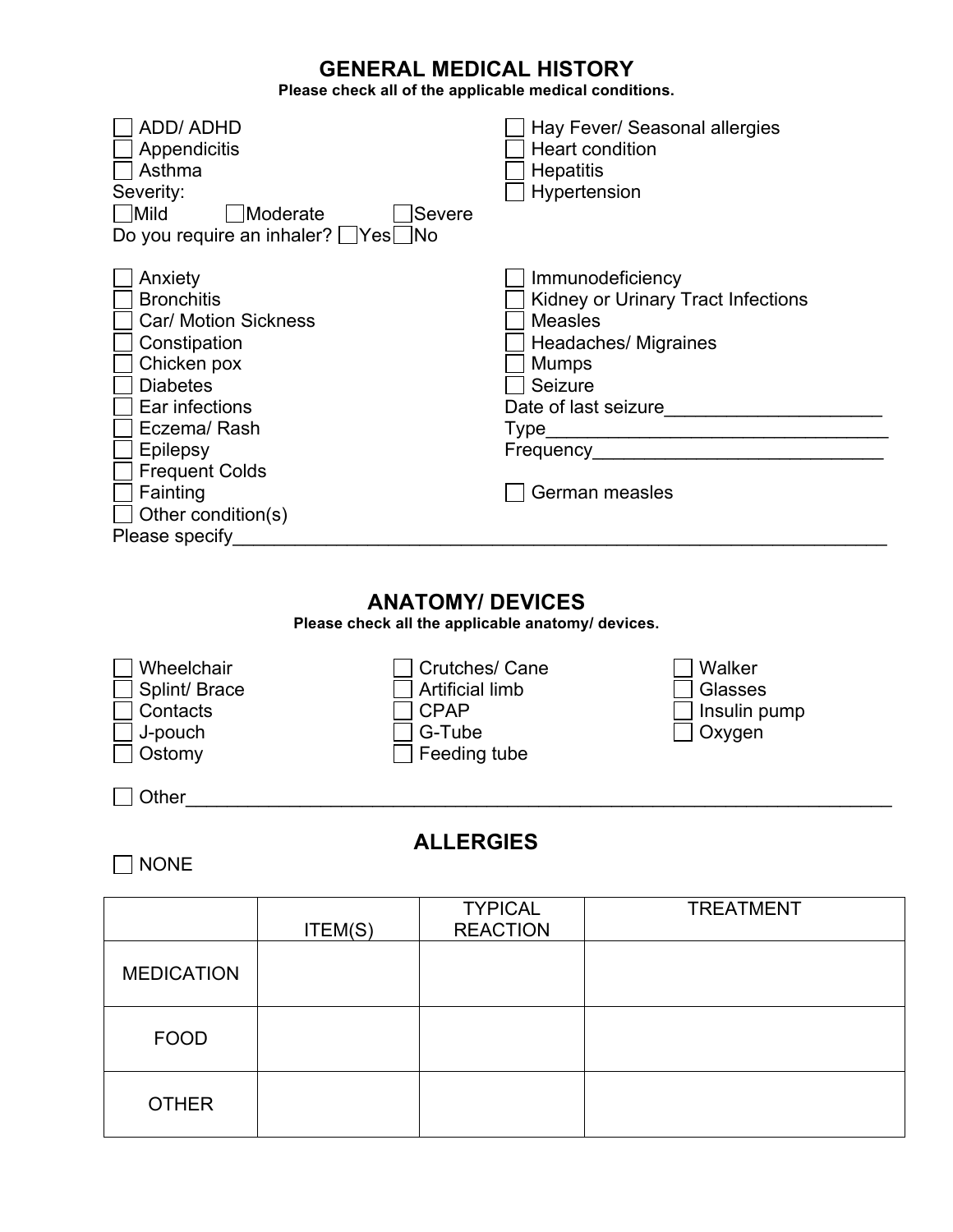## **CURRENT MEDICATION SCHEDULE**

**Please list all medications and supplements, including over the counter items, with as much details on this form.**

| <b>NAME</b>                      | <b>STRENGTH/CONC.</b> | <b>BREAKFAST</b>                                    | <b>LUNCH</b>                                     | <b>DINNER</b>                                                    | <b>BEDTIME</b>                           |
|----------------------------------|-----------------------|-----------------------------------------------------|--------------------------------------------------|------------------------------------------------------------------|------------------------------------------|
| <b>EXAMPLE</b><br><b>DRUGE A</b> | 10MG                  | 1 PILL<br>10AM<br><b>ON EMPTY</b><br><b>STOMACH</b> | 1 PILL<br><b>WITH LUNCH</b><br><b>AROUND 1PM</b> | 1 PILL WITH<br><b>FOOD</b><br><b>NO LATER</b><br><b>THAN 7PM</b> | 2 PILLS<br><b>PRIOR TO</b><br><b>BED</b> |
|                                  |                       |                                                     |                                                  |                                                                  |                                          |
|                                  |                       |                                                     |                                                  |                                                                  |                                          |
|                                  |                       |                                                     |                                                  |                                                                  |                                          |
|                                  |                       |                                                     |                                                  |                                                                  |                                          |
|                                  |                       |                                                     |                                                  |                                                                  |                                          |
|                                  |                       |                                                     |                                                  |                                                                  |                                          |

Please provide any additional information or directions if required.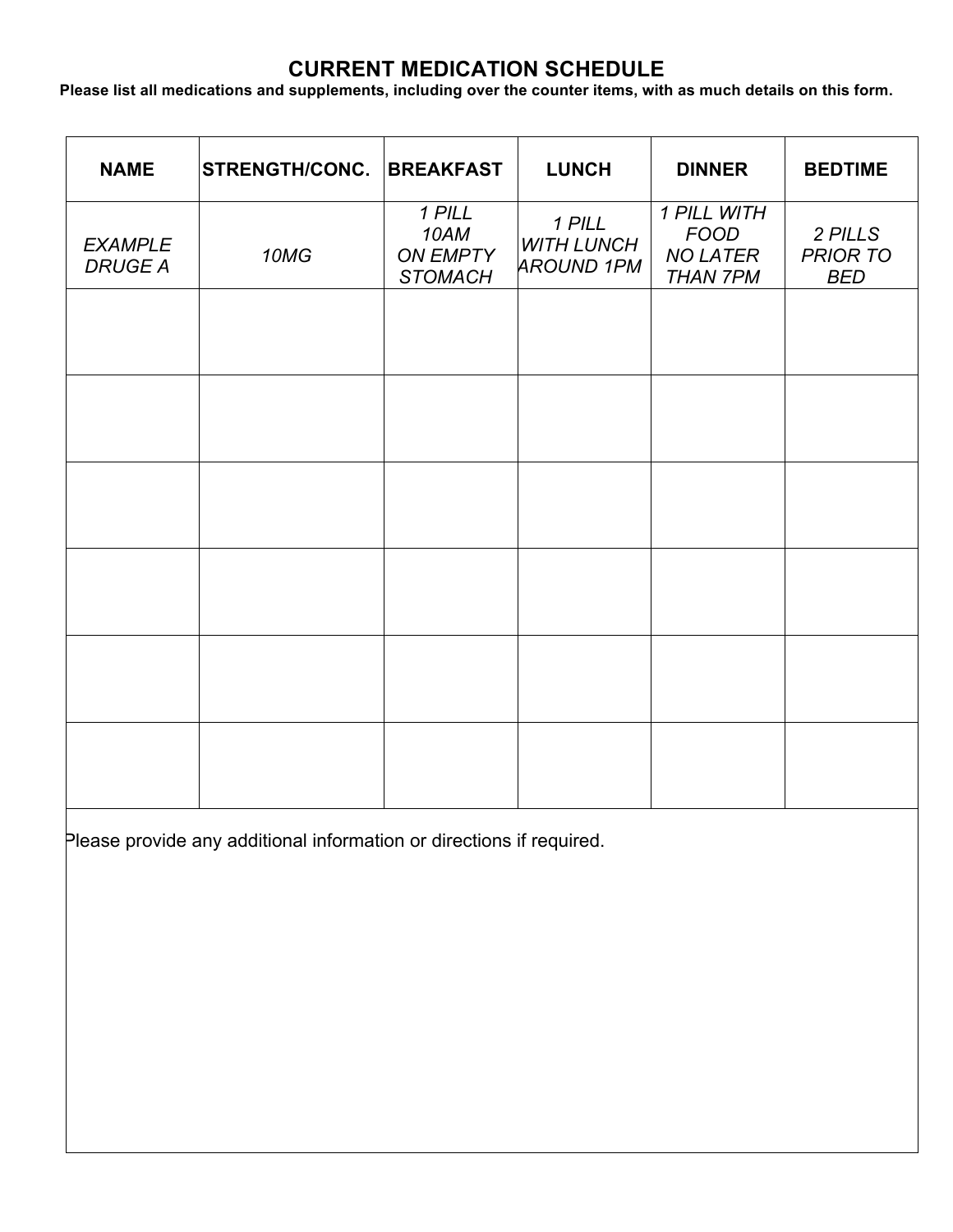# **LEVEL OF ACTIVITY**

| Do you require 1:1 support:                            | _All day    | <b>LEVEL OF ASSISTANCE</b>  | Parts of the day       | ∫No |
|--------------------------------------------------------|-------------|-----------------------------|------------------------|-----|
| Please check all the appropriate boxes.                |             |                             |                        |     |
|                                                        | Independent | Require<br><b>Reminders</b> | Moderate<br>Assistance | 1:1 |
| Daily Care (ie.<br>Dressing,<br>brushing teeth)        |             |                             |                        |     |
| Bathing/<br>Showering                                  |             |                             |                        |     |
| <b>Meals</b>                                           |             |                             |                        |     |
| Toileting                                              |             |                             |                        |     |
| Medication<br>Intake                                   |             |                             |                        |     |
| Please provide any additional information or comments. |             |                             |                        |     |
|                                                        |             |                             |                        |     |
|                                                        |             |                             |                        |     |
|                                                        |             |                             |                        |     |
|                                                        |             |                             |                        |     |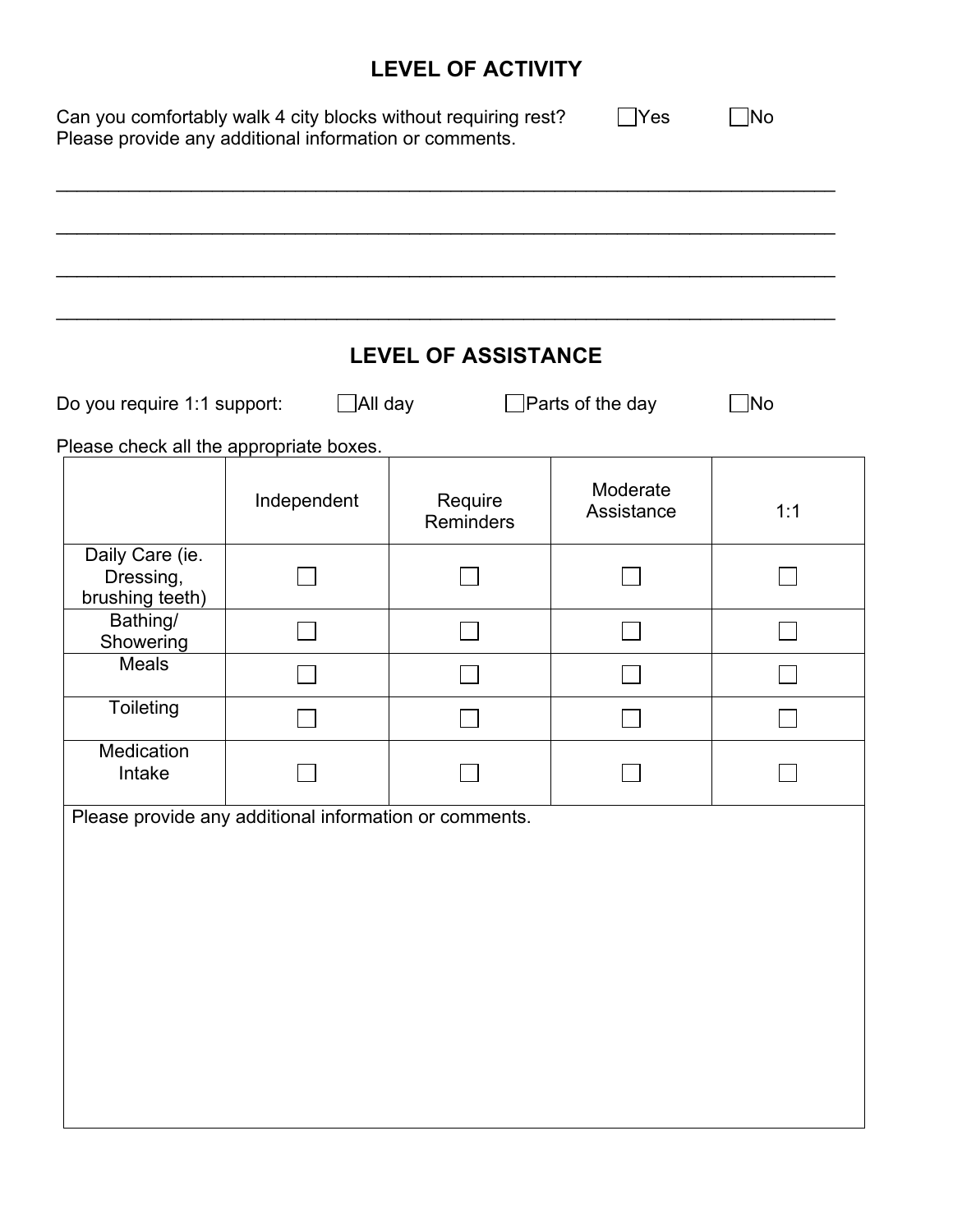#### **PARTICIPANT PROFILE**

| Past travel, camp and away experiences: |  |  |  |
|-----------------------------------------|--|--|--|
|                                         |  |  |  |

Little to no experience away

Been away before

Frequent

What is the longest length of time away? \_\_\_\_\_\_\_\_\_\_\_\_\_\_\_\_\_\_\_\_\_\_\_\_\_\_\_\_\_\_\_\_\_\_\_\_\_\_\_\_\_\_\_\_\_\_\_\_

Please share some of your travel experiences.

Please briefly describe your personality.

**BEDTIME**

 $\_$ 

\_\_\_\_\_\_\_\_\_\_\_\_\_\_\_\_\_\_\_\_\_\_\_\_\_\_\_\_\_\_\_\_\_\_\_\_\_\_\_\_\_\_\_\_\_\_\_\_\_\_\_\_\_\_\_\_\_\_\_\_\_\_\_\_\_\_\_\_\_\_\_\_\_\_\_\_\_\_\_\_

 $\mathcal{L}_\mathcal{L} = \mathcal{L}_\mathcal{L} = \mathcal{L}_\mathcal{L} = \mathcal{L}_\mathcal{L} = \mathcal{L}_\mathcal{L} = \mathcal{L}_\mathcal{L} = \mathcal{L}_\mathcal{L} = \mathcal{L}_\mathcal{L} = \mathcal{L}_\mathcal{L} = \mathcal{L}_\mathcal{L} = \mathcal{L}_\mathcal{L} = \mathcal{L}_\mathcal{L} = \mathcal{L}_\mathcal{L} = \mathcal{L}_\mathcal{L} = \mathcal{L}_\mathcal{L} = \mathcal{L}_\mathcal{L} = \mathcal{L}_\mathcal{L}$ 

\_\_\_\_\_\_\_\_\_\_\_\_\_\_\_\_\_\_\_\_\_\_\_\_\_\_\_\_\_\_\_\_\_\_\_\_\_\_\_\_\_\_\_\_\_\_\_\_\_\_\_\_\_\_\_\_\_\_\_\_\_\_\_\_\_\_\_\_\_\_\_\_\_\_\_\_\_\_\_\_

**Please indicate any concerns.**

\_\_\_\_\_\_\_\_\_\_\_\_\_\_\_\_\_\_\_\_\_\_\_\_\_\_\_\_\_\_\_\_\_\_\_\_\_\_\_\_\_\_\_\_\_\_\_\_\_\_\_\_\_\_\_\_\_\_\_\_\_\_\_\_\_\_\_\_\_\_\_\_\_\_\_\_\_\_\_\_

\_\_\_\_\_\_\_\_\_\_\_\_\_\_\_\_\_\_\_\_\_\_\_\_\_\_\_\_\_\_\_\_\_\_\_\_\_\_\_\_\_\_\_\_\_\_\_\_\_\_\_\_\_\_\_\_\_\_\_\_\_\_\_\_\_\_\_\_\_\_\_\_\_\_\_\_\_\_\_\_

 $\_$ 

| $\Box$ Difficulty walki |
|-------------------------|
| $\Box$ Fear of dark     |
| $\Box$ Snoring          |

◯ Difficulty walking  $\Box$  Bedwetting  $\Box$  Bedwetting  $\Box$  Nightmares  $\Box$  Nightmares  $\overline{\Box}$  Talks in sleep

 $\Box$  Difficulty falling asleep

Other\_\_\_\_\_\_\_\_\_\_\_\_\_\_\_\_\_\_\_\_\_\_\_\_\_\_\_\_\_\_\_\_\_\_\_\_\_\_\_\_\_\_\_\_\_\_\_\_\_\_\_\_\_\_\_\_\_\_\_\_\_\_\_\_\_\_\_\_\_\_\_\_\_

Please provide any additional information, comments and helpful routines that are helpful.

|                                                               | <b>BEHAVIOR</b><br>Please indicate all applicable behaviors.            |                                                                 |
|---------------------------------------------------------------|-------------------------------------------------------------------------|-----------------------------------------------------------------|
| Punching/Hitting<br>Running<br>$\Box$ Self injurious behavior | Sensitivity to noise<br>Homesickness<br>Require high level of attention | Risk to others<br>Easily frustrated<br><b>Drugs and Alcohol</b> |
| Other                                                         |                                                                         |                                                                 |